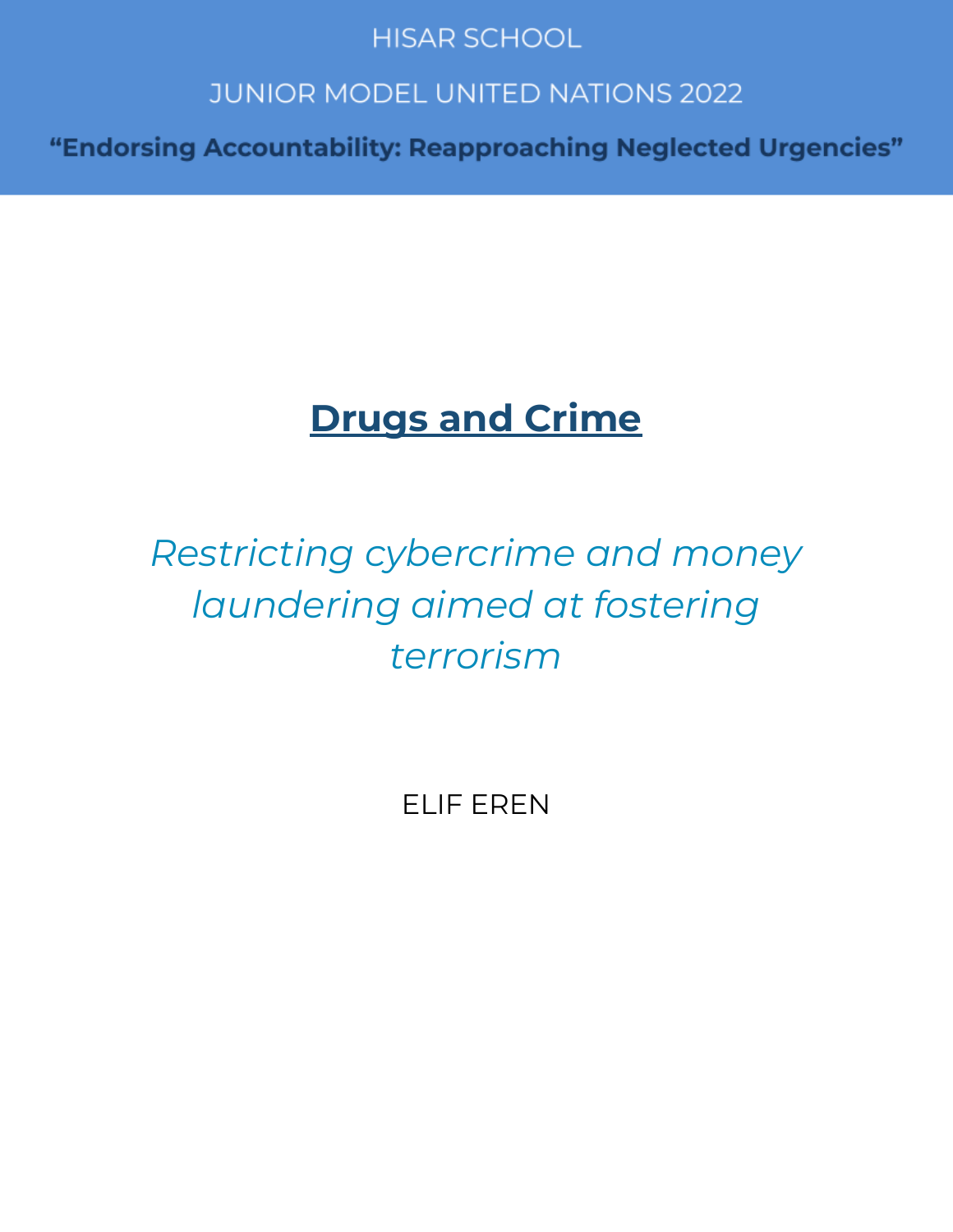**Forum:** Drugs and Crime (SA-1)

**Issue:** Restricting cybercrime and money laundering aimed at fostering terrorism

**Student Officer:** Elif Eren

### **Introduction**

With the rapidly growing digital world and internet, criminals have found ways to continue their operations through different alternatives. The internet has become a major tool for criminal organizations to fund, plan, and coordinate acts of terrorism, spread false information, and create connections between terrorists since it provides them with a borderless space. The Internet provides a great space for terrorists to anonymously operate and pose threat to digital systems of governments and privacy of the people. As the rapid development of such technologies catalyze cyber crime and money laundering, it is now essential to tackle the issue.

Various United Nations bodies and organizations have been asserting support to help the vulnerable who are getting negatively affected by the issue, curb the severity of the issue, and identify and disrupt the operations of such terrorist groups however, efforts have failed to stop this issue due to the complex nature of it.

# **Definition of Key Terms**

**Cybercrime:** According to the United Nations Office of Drugs and Crime, cybercrime is an "evolving form of transnational crime." They are criminal operations taking place in a borderless realm of cyberspace. According to the European Commission, cybercrime has three broad definitions. The first one is "crimes specific to the internet", which are attacks against information systems or fake bank websites to gain access to victims' accounts. The second one is "online fraud and forgery" which includes spams and malicious codes. The third one is "illegal content", which includes activities such as child abuse material and the facilitation of drugs online.

**Money Laundering:** Illegally transferring a large amount of money earned through methods such as drug trafficking or terrorist funding which seem to have been deposited legitimately. The development of new technologies such as blockchain provides anonymity for such transfers and removes third parties such as governments, making it easier for terrorists to operate and hide their identities.

**Forgery:** The illegal copying of a banknote or an official document.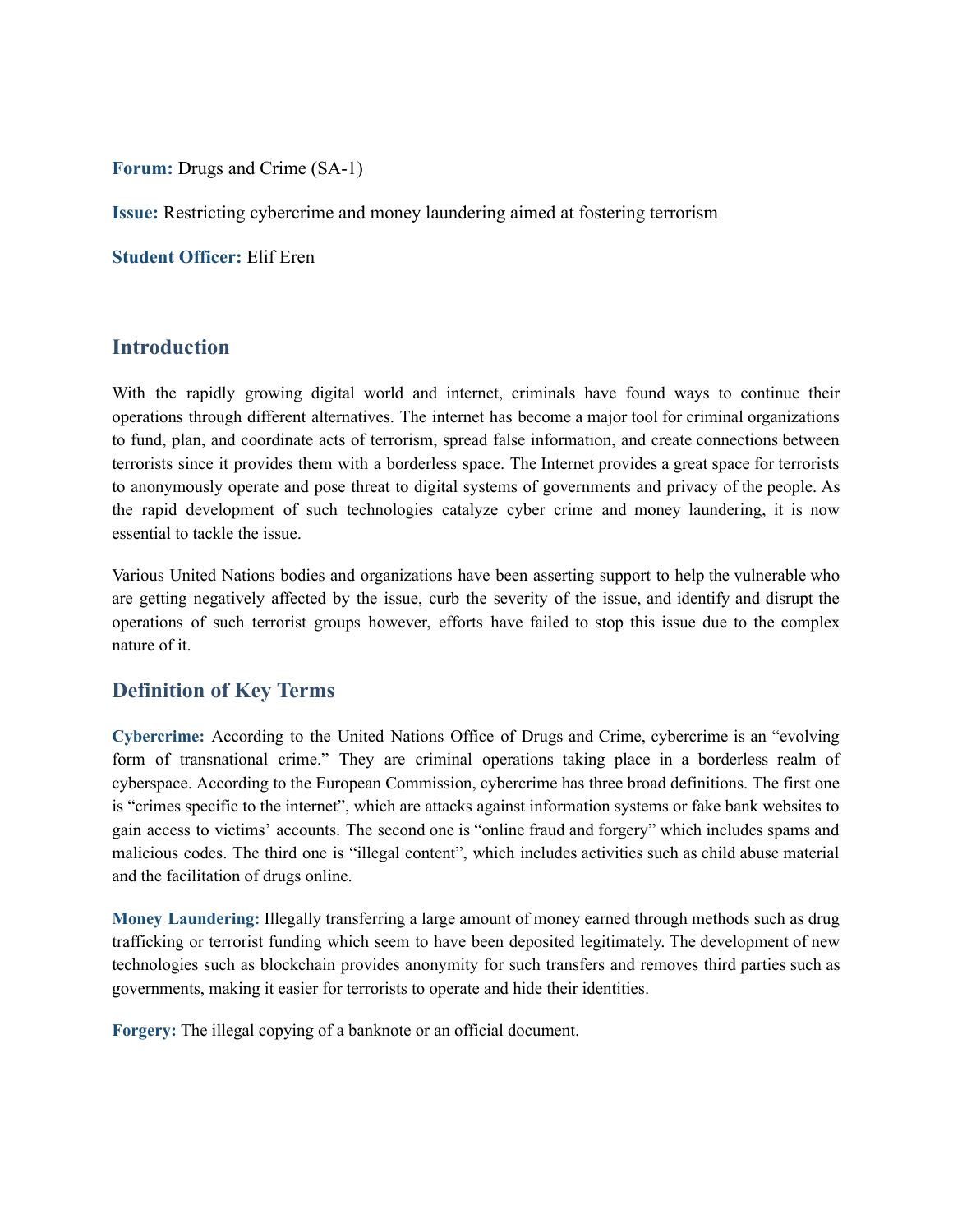**Law Enforcement:** Making sure that law is obeyed and necessary actions are taken in case of disobedience.

**Smurfing:** Used in money laundering, smurfing is when a large quantity of money is divided and transferred separately from and to multiple accounts to reduce suspicion that may arise due to a large amount of money transfer.

**Cryptocurrency:** Cryptocurrency is a digital currency and is a decentralized system, meaning that there are no third parties such as banks or governmental institutions involved.

**Financial system:** A financial system includes institutions such as banks, government treasuries, stock exchanges, and insurance companies. Money launderers have to transfer the illegitimate money through such institutions.

**Anti-money laundering index (AML Index):** Each year, the Basel Institute of Governance (an independent non-profit to prevent corruption and financial crime) prepares an anti money laundering index (AML Index) from data collected from organizations such as the World Economic Forum and World Bank. This index is out of 10, with a higher grade meaning that the country is more vulnerable to money laundering. As countries such as Myanmar, Haiti, DR Congo and Afghanistan have the highest (most dangerous) scores, countries such as Norway, Denmark and Andorra have the lowest (safest) scores.

**Cookies:** Cookie policies are present in most websites. They are text files with small pieces of data regarding the visitor. So if cookies are accepted, people agree to share basic information regarding themselves - such as their browsing history, location and device details - with the website owner, which can be easily abused by criminals in cyberspace.

# **General Overview**

#### **Money Laundering**

Money laundering is a way in which terrorist groups transfer illegal money through financial institutions. While executing this complex process, money is transferred to and from a legitimate source in order to prevent any suspicions. This act provides a financial network among terrorist groups and funds such groups' illegal activites and enhances their abilities which generate more crimes and consequently affect the peace and security of countries and the stability of their economy.

#### **Stages of Money Laundering**

Money laundering involves three stages: placement, layering, and integration. During the placement step, the money, acquired from illegal acts such as bribery, theft, or corruption, is placed into the financial system. During this step, the launderers use legitimate businesses such as car washes to conceal their identities. Also, launderers use a technique called "smurfing" to break down the large amount of money and transfer it to multiple bank accounts from multiple sources to reduce suspicion. The second step is the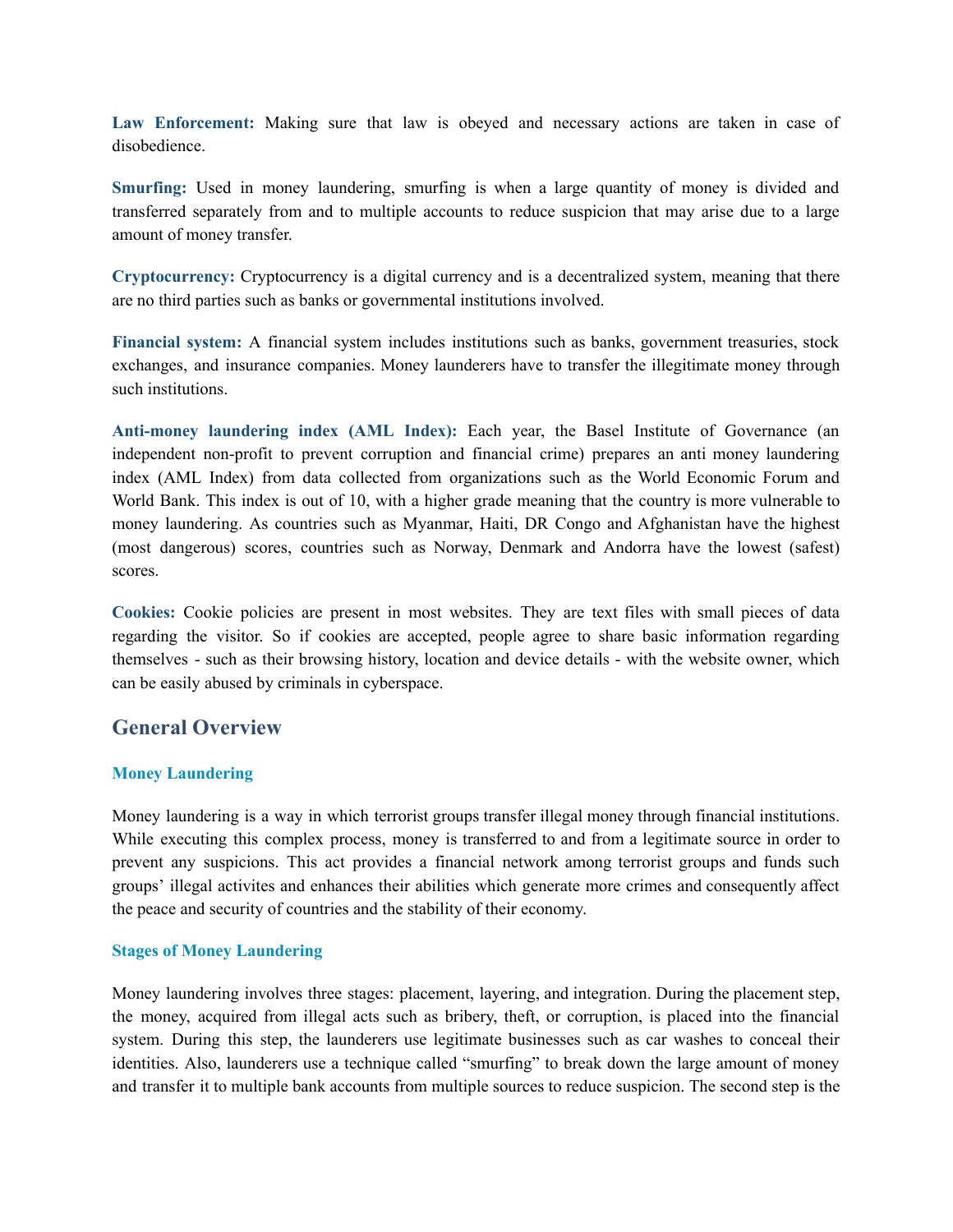layering. This is when criminals make it difficult for institutions to identify the source so that the money can be transferred. This is done with the use of other investment tools such as stocks and real estate to make the money untraceable.

The third step is the integration. During this step the money is successfully cleansed. This money is 'integrated' into the financial system as high-priced commodities such as cars or artworks.

#### **Where Can Money Laundering Occur?**

This process can be done all over the world. However, terrorist groups prefer to do this in states with weak anti-money laundering programmes, a lack of monitoring and weak oversight such as Afghanistan. Although not prevalent, cryptocurrency has also helped such terrorist groups as the blockchain technology removes the third party, or in other words government banks, and helps terroist groups transfer money with ease. Chainanalysis found out that approximately 2.8 billion United States Dollars (USD) in Bitcoin were moved by criminals, only in 2019.

#### **Cybercrime**

Large and borderless computer networks create a global cyberspace for terrorists. In this cyberspace, terrorists can maintain their anonymity, engage in hidden communication and illegally transfer and store data.

#### **Financing**

One of the ways that terrorists finance their actions is through fake establishments. Some terrorist groups establish fake charities and advertise their charities through social media and mass mailings (which are gathered with the acceptance of Cookies in insecure websites, in which the site owner can gain access to some of the information of the user) to recieve donations and use that money to fund their activities. Also, there are several payment tools that are easily hackable. Terrorists use e-commerce websites, in which many people include their personal and credit card details, and make the use of data leaks (which occur in insecure websites) to finance their activities. Also with the use of platforms such as DarkWeb, terrorist groups can easily hide their identities and buy and sell illicit weapons, drugs and many mroe for profit in order to expand their budget to operate.

#### **Attacking**

Through malicious software and computer viruses, terrorists can cause a lot of damage to both personal computer networks and the networks of governments. For example, the Code Red Worm virus impacted a million servers and caused 2.6 billion USD in damage. Or in 2000, DoS attacks stopped big websites such as Amazon, eBay and Yahoo. Most people, without being aware, increase their computer system's vulnerability by not protecting their data or falling for traps set by terrorist groups through spam mails and notifications, which make it easier for terrorists to execute their attacks.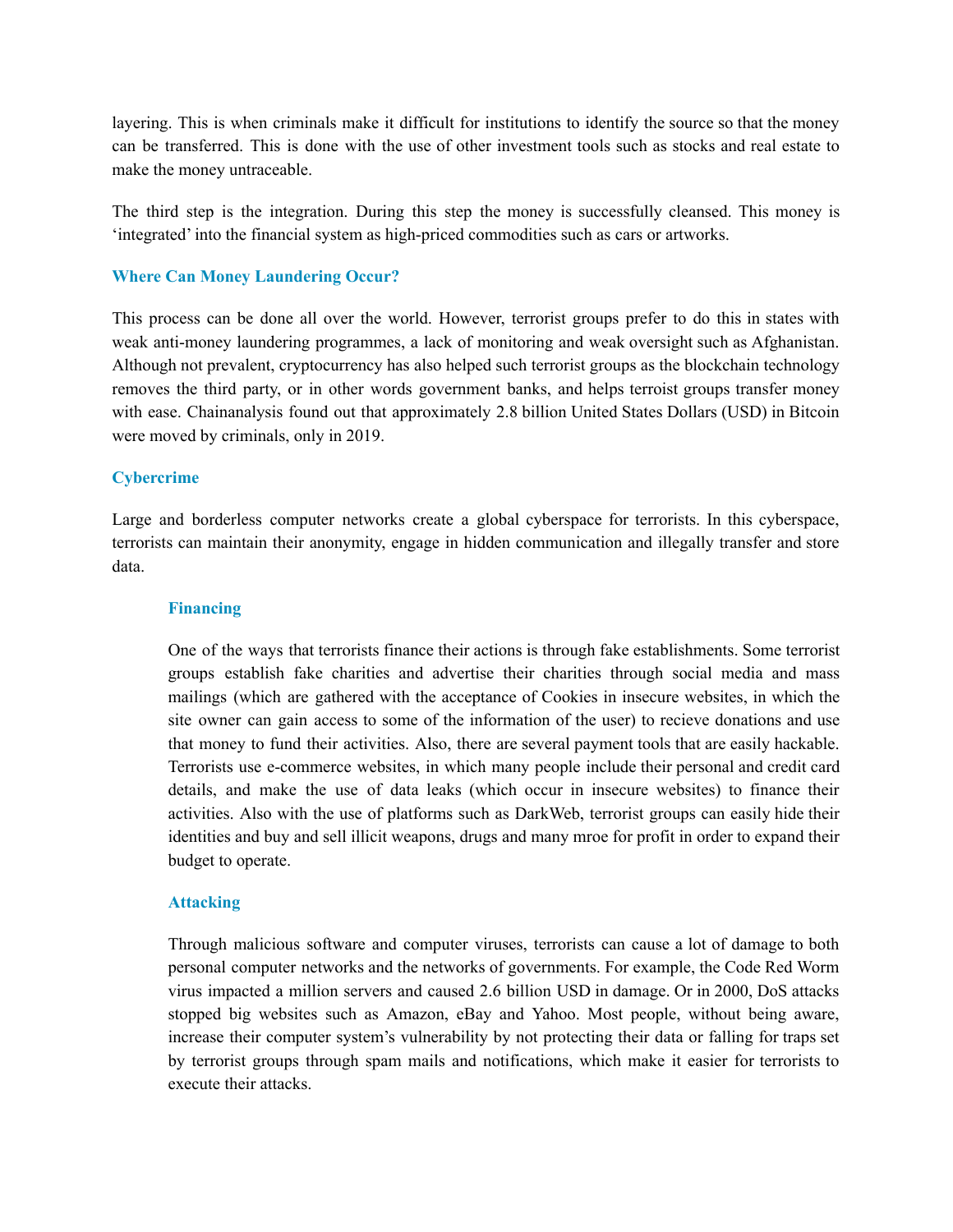As countries' reliance on digital systems increase, there is an increasing risk in cyber attacks. For example, many terrorist organizations attack national defense systems and air traffic control systems. Terrorists can engage in attacks against computer systems and lead to the blocking of banking systems, production processes, public administration, and military weapon systems due to the lack of necessary security and privacy measures taken by governments.

#### **Propaganda**

With the help of the internet, terrorists can also spread out racist, discriminative, and abusive content anonymously. Through pamphlets, audio recordings, magazines, videos and animations and by abusing the right to freedom of speech terrorists can easily spread out their content. In today's world, televisions and radios go through verification steps to ensure that abusive content is not being shared; however, with the presence of open social media platforms such as Facebook, Instagram and Twitter, extremist views can easily be distributed among millions of people.

Also, the spread of wrong news and rumors are prevalent in social media platforms. Such news can lead to political polarization and catalyze conflicts which can help terrorist groups enhance their control and abilities.

#### **Recruitment and Training**

Terrorist groups can recruit and train people for terrorism since the internet provides them with infinite power to voice themselves. Open platform allow terrorists groups to form networks from all around the world. Groups can recruit people from around the globe or form connections among each other and train them to expand their power. For example, this can be done with the anonymous sharing of online manuals on how to make illicit firearms or explosive devices.

#### **Targeting**

By allowing "Cookies," many agree to share details such as their location or device details. With the use of fake websites that require Cookies, website owners can easily gain access to such information. Also, many websites and applications need allowance to access important information such as the location of the user and many people accept such requests without consideration, which allows terrorist groups to target their victims. Also, by gathering email details from a targeted audience, terrorists can create mail lists to use in mass mailings to market their fake establishments and finance their actions.

# **Major Parties Involved and Their Views**

#### **United States of America (USA)**

The USA has been one of the first countries to criminalize money laundering (in 1986). Especially after the September 2001 terrorist attacks, the US has taken strict measures to combat money laundering and has required all financial institutions to adopt anti-money laundering programmes. All institutions also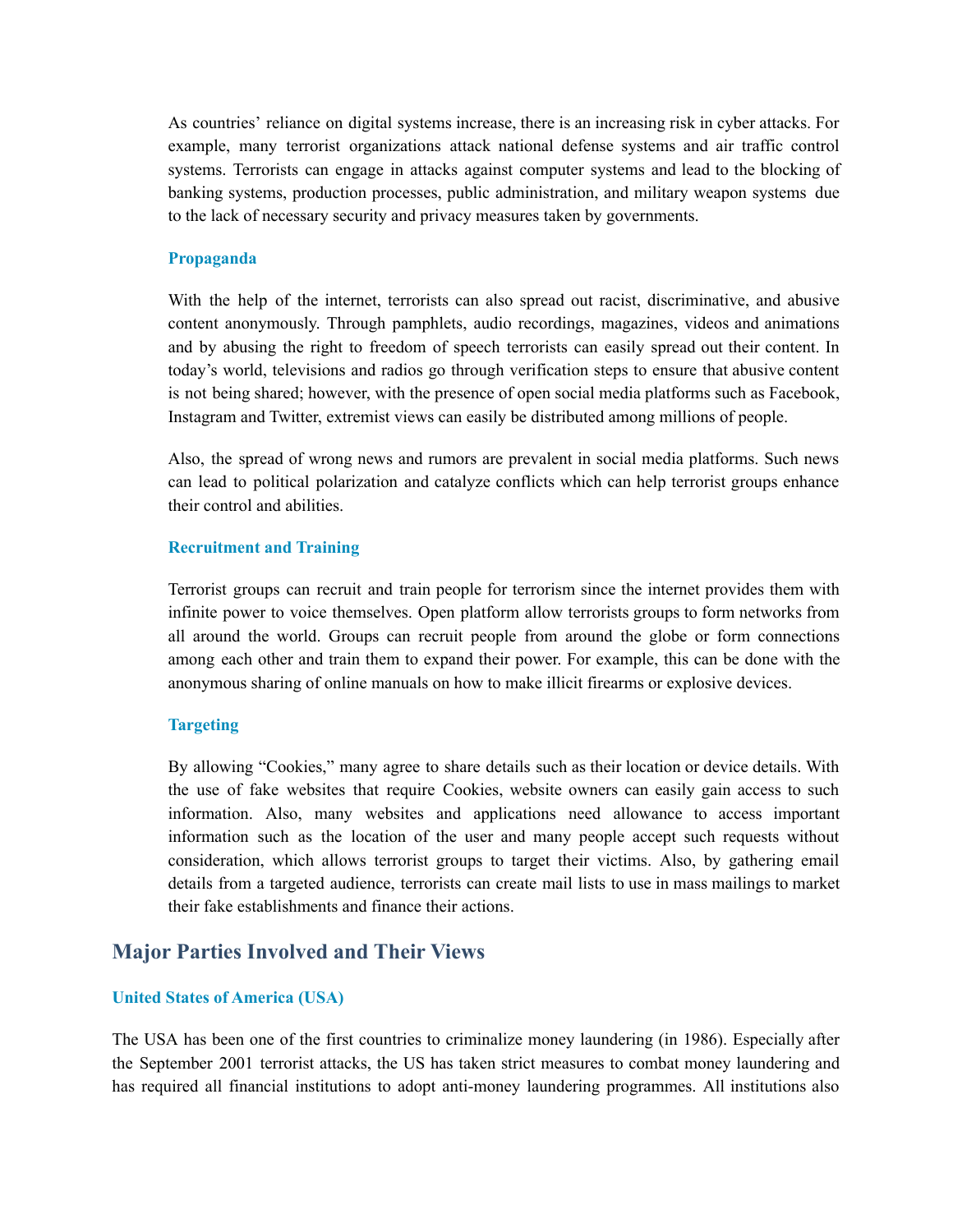require strict customer identification programmes to verify the identities' of customers. The US has a system called the Suspicious Activity Reports (SARs) which is used whenever a large, suspicious transaction is made. The Financial Crimes Enforcement Network is the financial intelligence unit of the US and mainly focuses on money laundering. For cybercrime, the US has the Federal Bureau of Investigation (FBI). One of the FBI's main purposes is to investigate cyber attacks. The FBI works with victims, collects and shares intelligence, and prevents other parties and groups from stealing financial and intellectual property.

#### **China**

Due to its large population, China also suffered from a lot of money laundering cases. Just recently, on January 26 2022, China has launched a 3 year campaign to enhance national security and tackle money laundering. This campaign is led by the national bank, People's Bank of China and the Ministry of Public Security. This campaign aims to strengthen financial intelligence in terms of how they store identity and trading data and have stricter monitoring on comprehensive information regarding customers. It also covers all types of money transfer related firms such as brokerages and insurers. Regarding cybercrime, China has voiced support to the Intergovernmental Expert Group within the UNODC (which works on analyzing cybercrime cases and maintaining international cooperation), and also encouraged other member states to share their experiences on cybercrime cases, law enforcement and criminal justice.

#### **Afghanistan**

Afghanistan is on top of the AML Index with 8.22 out of 10 in the 2020 index, meaning that the country is suffering from a lot of money laundering cases and has a vulnerable financial system. Especially with the latest security issue in the country and the emergence of the Taliban, the country has been suffering from a great lack of safety and proper governmental institutions, however the index in 2021 is uncertain as Afghanistan was not involved in the latest one. Issues such as human trafficking, lack of equality and violence have all been prevalent in Afghanistan, catalyzing such terrorist acts. Due to the Taliban takeover, financial intelligence units cannot process in Afghanistan. The Taliban itself has made millions of dollars from drug trade and money laundering processes while fighting the government. The lack of action plans is highly concerning and the lack of a functional governmental system and financial system is hindering any progress made towards tackling this issue.

#### **Myanmar**

The Global Cyber-Safety Index combines the data of the Basel AML Index, the Cyber Exposure Index, and the National Cyber Security Index (NCSI) to reach a conclusion regarding the preventative measures taken towards tackling the issue of cybercrime. In this ranking, Myanmar scored 2.2 out of 10 (the lower being the worse). The reason for this is that the government infrastructure focused on law enforcement and regulation in Myanmar is very weak. There are barely any consequences for criminal activities and little to no monitoring for the breach of safety and security regulations. An enhancement to law enforcement is an urgent need in Myanmar.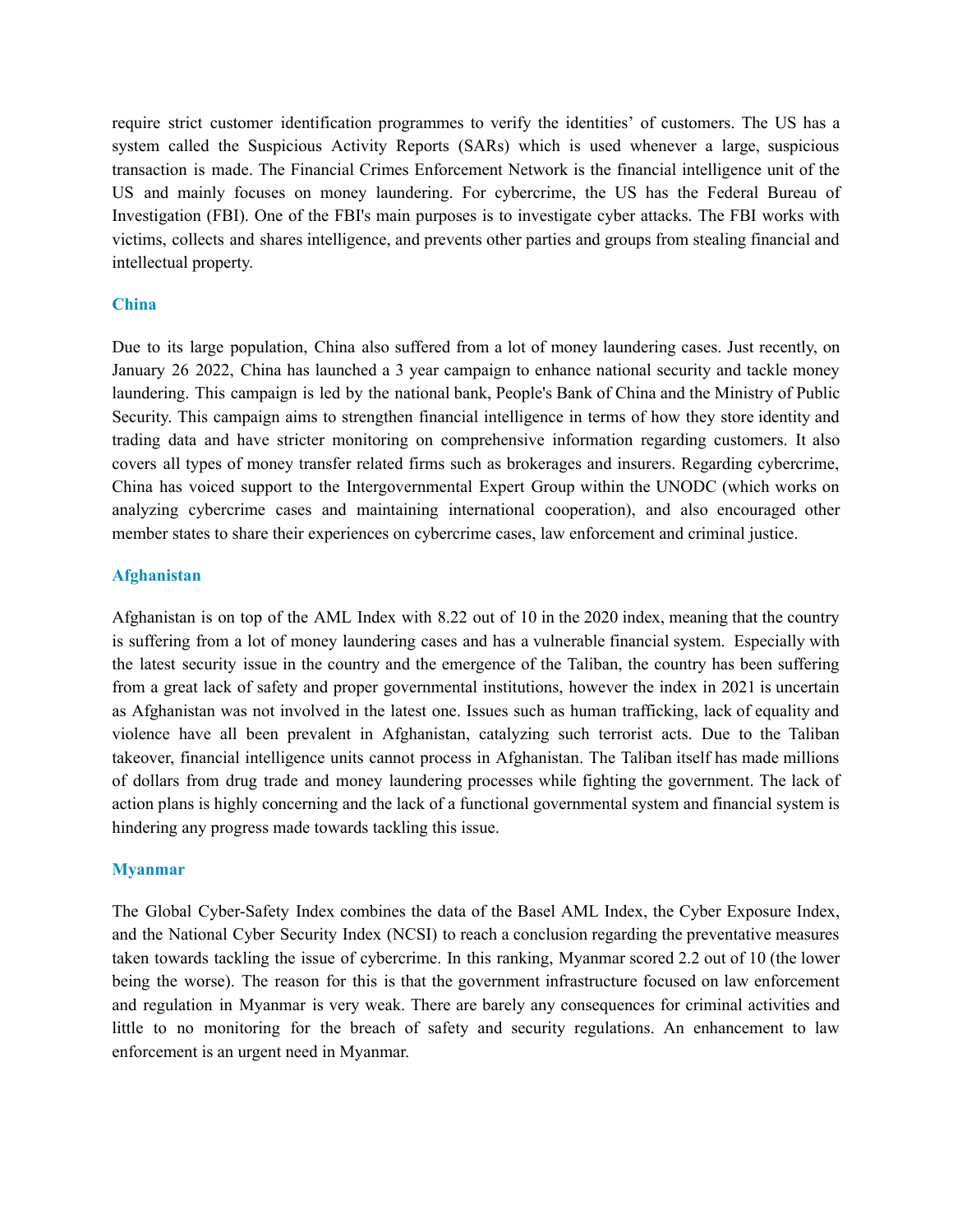# **Treaties and Events**

#### *UN Security Council Resolution S/RES/2341 (2017)*

This resolution is regarding the protection of critical infrastructure from terrorist attacks. Issues such as awareness, effective and fast response to attacks, the establishment of terrorist acts as criminal offences in their laws and international collaboration of member states are discussed.

#### *UN Security Council Resolution S/2015/939*

This resolution is targeted towards tackling the recruitment of terrorists. It focuses on tackling the violence caused by terrorist attacks.

#### *Convention on Cybercrime*

Also known as the Budapest Convention on Cybercrime, this convention is the first international convention to mainly focus on crimes committed in a digital medium. 65 states have ratified this convention which touches upon issues such as: computer related fraud, abusive material and network security.

# **Evaluation of Previous Attempts to Resolve the Issue**

Anti-money laundering (AML) Compliance Programme is present in several countries. AML programs include important points such as monitoring of accounts, user policies, internal operations and reporting money laundering incidents. These programmes aim to tackle fraud-related risks that money laundering operations have, as well as terrorist financing. Banks, cryptocurrency exchanges, e-wallets, payment and credit companies mostly have them in More Economically Developed Countries (MEDCs), however such programmes do not exist in Less Economically Developed COuntries (LEDCs) due to the required resources and technology.

Also the UNODC has been organizing trainings in North America, North and Eastern Africa, Middle East and South East Asia to help identify digital evidence of terrorist acts such as drug trafficking. The Intergovernmental Expert Group within the UNODC works on maintaining international cooperation by bringing together policy makers and diplomats to discuss the effects of cybercrime and possible solutions.

There have been several resolutions passed by the Security Council regarding preventative measures to tackle activities aimed at fostering terrorism as stated in the previous section. Resolution 2341, passed in 2017, focuses on the protection of infrastructure from terrorist attacks. It also includes important points such as immediate actions towards attacks, the enhancement of law enforcement and education. One other resolution passed in 2015 focuses on the threats of terrorist attacks and also the training of terrorist groups.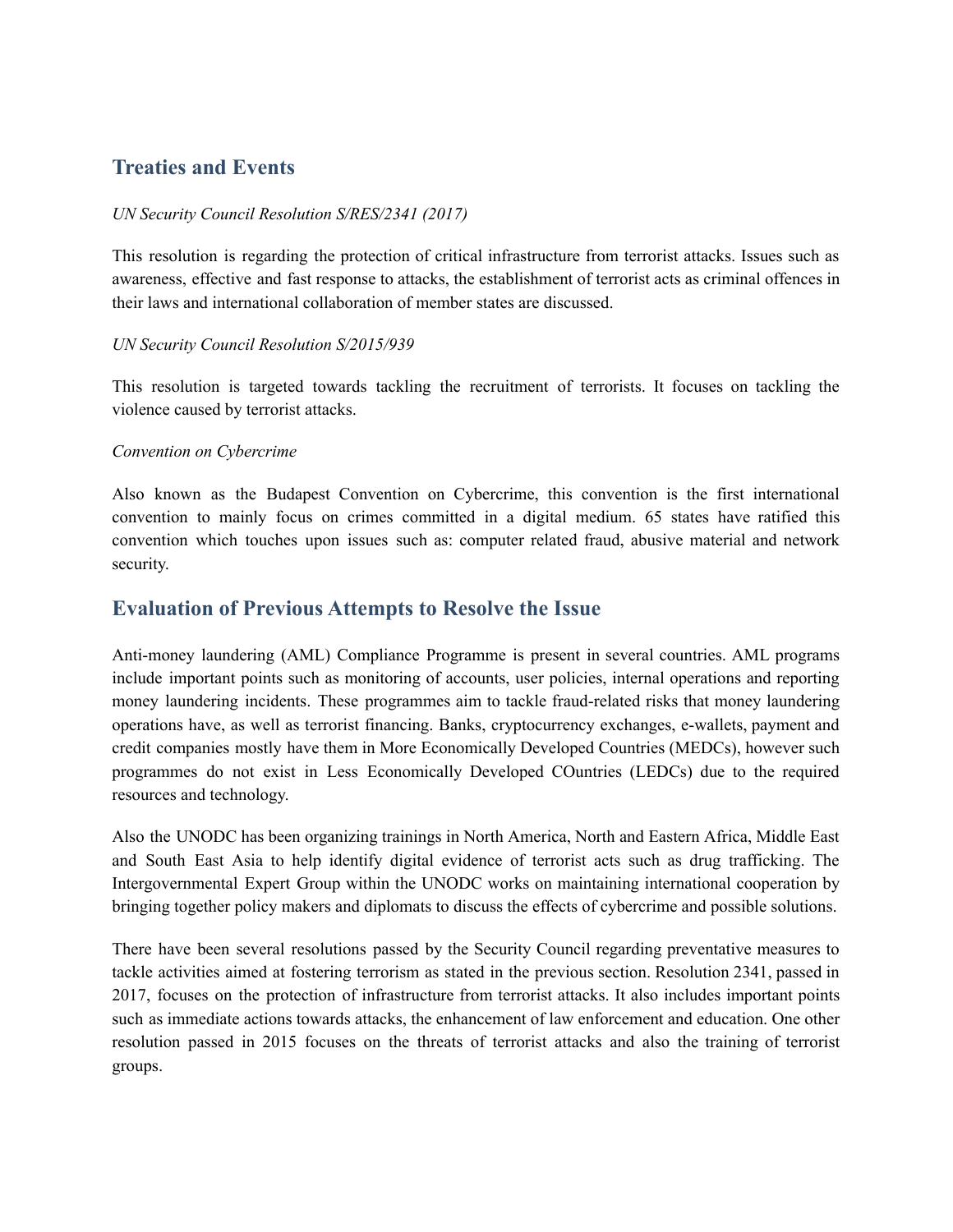# **Possible Solutions**

Especially against cybercrime, safe digital systems should be ensured. Softwares must be built to track abusive materials, cybercrime activities and stricter montiorings should be built to ensure that money transfers are safe to avoid money laundering activities. Authorities should have sufficient power to identify foreign attackers, break encryption (since terrorists use encrypted communication systems such as Telegram), and engage in the search of computer data. Considering that countries that are suffering from aforementioned issues have a common aspect, which is a poor judicial system, law enforcement should be enhanced so that such acts don't go neglected. Also international cooperation should be maintained among Member States, United Nations and important organizations such as the International Criminal Police Organization (INTERPOL). Governments should encourage innovative cyber security solutions and collaborate with private sector companies. Awareness is also a key part. Educational seminars for preventative measures carry out huge importance. Issues such as spam mails, the vulnerability of data, the provision of personal details such as credit card information in unreliable sources and phishing can be minimized with sufficient awareness.

While coming up with solutions, delegates must make sure that clauses are applicable for LEDCs as previous attempts were mostly applicable in MEDCs as they require great financial resources.

# **Bibliography**

- "Anti-Money Laundering (AML) Compliance Program: 5 Key [Components"](https://sumsub.com/knowledgebase/aml-compliance-progam/). *Sumsub*,
- "Anti Money [Laundering](http://bankersacademy.com/resources/free-tutorials/57-ba-free-tutorials/606-aml-usa-sp-741) (AML) In United States Of America". *Bankersacademy.Com*,

"Basel AML [Index"](https://index.baselgovernance.org/ranking). *Index.Baselgovernance.Org*, 2021,

*"*China Tightens [Anti-Money](https://www.reuters.com/markets/europe/china-tightens-anti-money-laundering-rules-financial-firms-2022-01-26/) Laundering Rules For Financial Firms", *Reuters*, 2022

"Convention On [Cybercrime](https://en.wikipedia.org/wiki/Convention_on_Cybercrime) - Wikipedia". *En.Wikipedia.Org*,

["Cybercrime](https://www.unodc.org/documents/Cybercrime/English.pdf) Documents". *Unodc.Org*,

"Cyber Crime | Federal Bureau Of [Investigation](https://www.fbi.gov/investigate/cyber)". *Federal Bureau Of Investigation*,

["Cybercrime](https://ec.europa.eu/home-affairs/cybercrime_en)". *Migration And Home Af airs*,

"Cybersecurity | Office Of [Counter-Terrorism"](https://www.un.org/counterterrorism/cybersecurity). *Un.Org*,

Group, Global. "Anti Money Laundering 2021 | Laws And [Regulations](https://iclg.com/practice-areas/anti-money-laundering-laws-and-regulations/usa) | USA | ICLG". *International Comparative Legal Guides International Business Reports*, 2021,

"Index". *United [Nations](https://www.unodc.org/unodc/en/cybercrime/index.html) : Of ice On Drugs And Crime*,